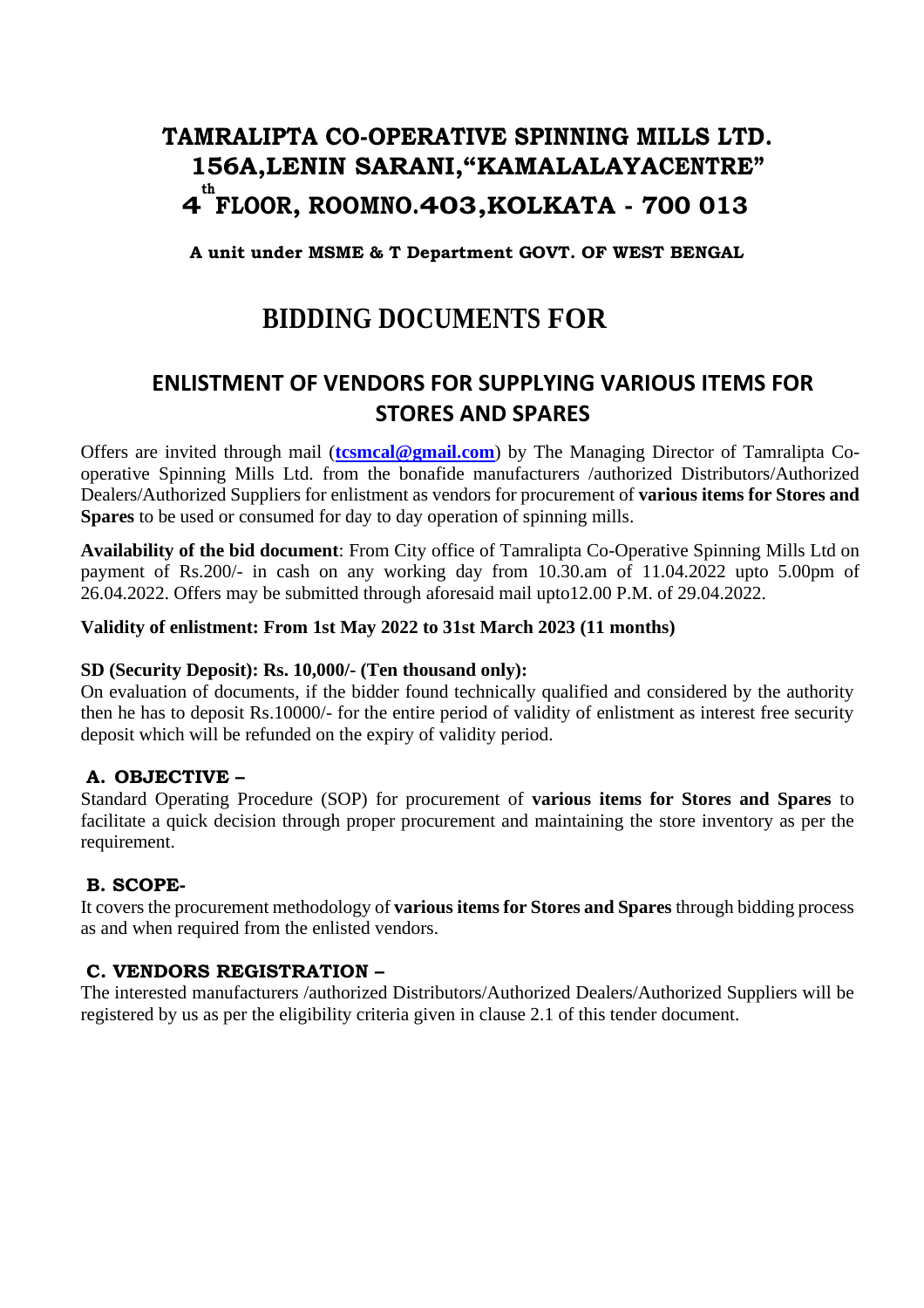## **1.1 Credentials and Pre-qualifications of the Bidder**

a. The responding Bidder should be registered under relevant states of India.

b. Bidder, in case of any partnership firm, any one of the partners should not be insolvent, bankrupt or being wound up, their affairs are not being administered by the Court or a judicial officer, their business activities have not been suspended and should not be the subject of legal proceedings.

c. The bidder should not have been blacklisted by any Central/State Government/ Public Sector Undertaking. An undertaking in this regard should be submitted by the bidder; otherwise, the bid shall be summarily rejected.

d. The Bidder should be recognized and having technical competence, financial resources, equipment and other physical facilities, managerial capability, reliability, experience, reputation and the personnel to perform the supply contract.

e. The bidder should have an annual turnover of at least Rs.5 Lakh (Rupees Five Lakh) for the last 3(three) consecutive financial years and the bidder must have minimum production/supplying capacity (in support GST return Form 3B to be submitted).

f. The bidder should have in its name PAN (Permanent Account Number) with Income Tax authority in India.

g. The bidder should have in its name GST Registration in India

h. SSI/MSME entrepreneurs shall submit requisite certificates, if any.

i. The manufacturer/supplier is responsible for supplying the materials at the point of delivery i.e upto mill or any specified place in West Bengal within the stipulated period of time as will be mentioned in the delivery schedule in the work order as to be given time to time through bidding process.

j. In case of any quality rejection or failure to deliver the materials in time, penal clause shall be imposed.

#### **2.1** Delivery of Goods, Service and Documents

Delivery of the Goods shall be made by the Supplier in accordance with the terms specified by the Purchaser.

Insurance : The Goods supplied under the Contract shall be fully insured in Indian Rupees against loss or damage, incidental to manufacture or acquisition, transportation, storage and delivery. For delivery of goods at site, the insurance shall be obtained by the Supplier in an amount equal to 100% of the value of the goods from "warehouse to warehouse" (final destinations) on "All Risks" basis including War risks and Strikes.

Transportation :Where the Supplier is required under the Contract to transport the Goods to a specified place of destination within West Bengal, transport to such place of destination in West Bengal including insurance, as shall be specified in the Contract, shall be arranged by the Supplier, and the related cost shall be borne by the Supplier.

#### **2.2 Preparation of Bids and Pre-Requisites:**

- a) Scanned copy of original Trade License, PAN Card, GST Registration Certificate, Professional Tax paid Challan / Clearance certificate, Brochure of items are required to be furnished ,if any.
- b) In no case, Affidavit of any Statutory / non-statutory documents will be accepted.
- c) Letter of Authority from the manufacturer, if the Bidder happens to be a Supplier, as authorized dealers / authorized distributors.
- d) The Bidder should be in the respective field of supplying items by manufacturing or trading for at least 5 (five) consecutive years.
- e) Tax invoice(s) needs to be issued by the supplier for raising claim under the contract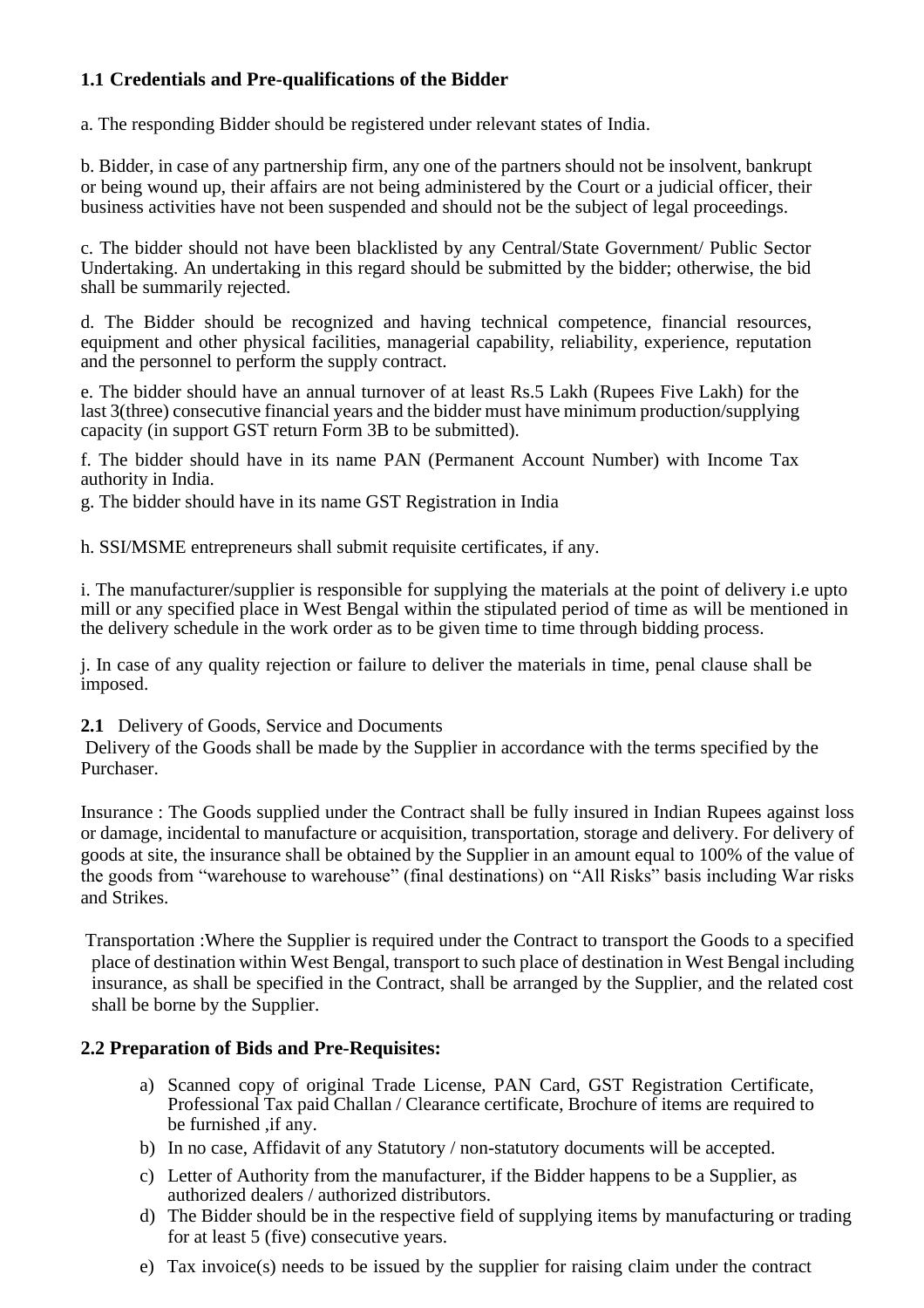showing separately the Tax charged in accordance with the provisions of GST Act, 2017.

#### **3**. **TERMS OF PAYMENT**

Payment shall be released within one month from the submission of bill after completion of delivery.

#### **4. PENAL MEASURE**

- a. The security money deposit furnished by a bidder will be liable to be forfeited, if the bidder withdraws from enlistment at any stage during the tenure of validity period or fails / refuses to supply material within the time specified by the purchaser once the rate for any / all items(s) is / are accepted. Such bidders will also be liable to be blacklisted for 3 (three) years.
- b. If Supplier fails to supply the required goods or delivery schedule for the supply of the goods is not followed and the Purchaser is compelled to procure the ordered articles from the open market at a higher rate than the accepted price, the difference in the rates accrued shall be deducted from the bill(s) of the firm besides forfeiting the security deposit of the firm, imposing penalty and taking such other action as may be deemed fit by the Purchaser.

#### **5.1 Technical documents**

All documents and forms should be signed with stamp and the scanned copies of those documents should be submitted in Statutory cover (folder).

#### **Statutory Cover containing the following documents**

- 1. Undertaking for not Barred / Delisted / Black Listed Should be submitted in a non-judicial stamp paper of Rs. 50/- and notarized.
- 2. Form -1: Submission Form for enlistment
- 3. Form -2: Information Form
- 4. Form -3: Performance statement for the period of last five years
- 5. Self-attested copy of Trade License certificate.
- 6. Authenticated copy of Partnership deed in case of Partnership Firm.
- 7. Self-attested copy of Sales Tax / GST registration certificate
- 8. Self-attested copy of Income Tax PAN Number
- 9. Self-attested copy of documents regarding Quarterly GST Return Form 3B
- 10. for last financial year i.e. 2020-21, 2019-20, & 2018-19 to be uploaded,
- 11. Copy of documents regarding payment of Income Tax, Professional Tax, and Excise Duty (as applicable) of latest financial year.
- 12. Copy of Audited Balance Sheet for last 3years, Copy of Bankers certificate and Annual Turnover
- 13. I.T Returns for last three years are to be submitted.
- 14. Letter of Authority from the manufacturer, if the Bidder happens to be a Supplier, as authorized dealers / authorized distributors.
- 15. Registration Certificate under Company Act (as applicable)
- 16. SSI/MSME registration certificate if the supplier/manufacturer is registered as SSI/MSME unit

### **6: RIGHTS OF TENDERER**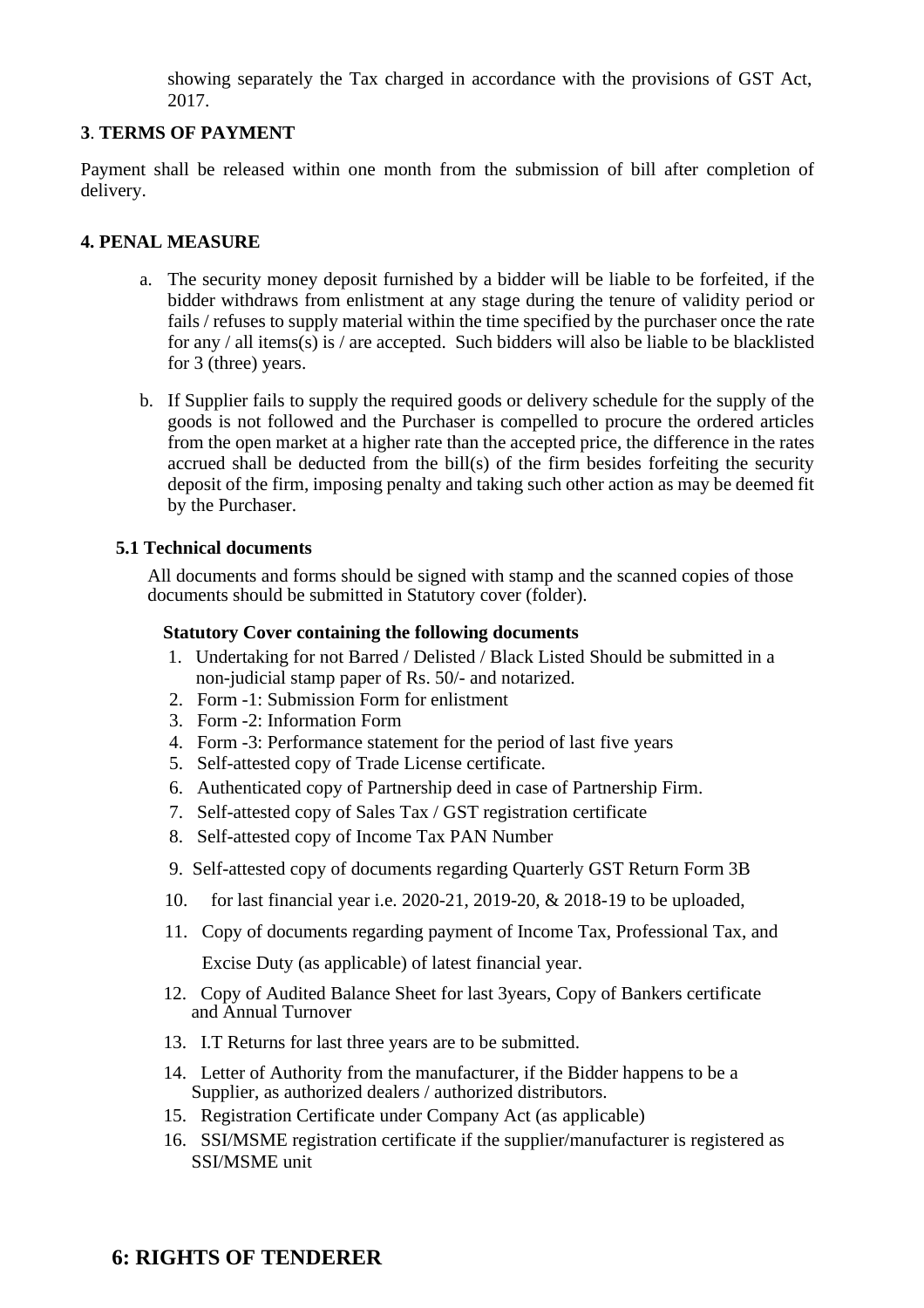The Managing Director, Tamralipta Co-operative Spinning Mills Ltd., reserves the following rights:

- a. To accept / reject the offers received and / or to call for any additional information / clarification, or modify / cancel the bidding process, if so required, without assigning any reasons whatsoever.
- b. Not to place any orders even after selection and is not liable to pay any cost that might have incurred by any bidder at the stage of bidding and also reserves the right to divide the contract amongst any number of bidders, if required so and to place order for more or less than the quantity mentioned in the forecast requirement.
- c. To cancel / terminate the agreement any time without assigning any reason or failing to supply of goods within stipulated time or non-compliance of quality by the supplier or any reason as deemed fit.

## **7. ARBITRATION**

#### **Settlement of Disputes:**

The dispute settlement mechanism to be applied pursuant to GCC 26.2.2 shall be as follows:

(a) In case of dispute or difference arising between the Purchaser and a domestic supplier relating to any matter arising out of or connected with this agreement, such disputes or difference shall be settled in accordance with the Arbitration and Conciliation Act, 1996 by a Sole Arbitrator. The Sole Arbitrator should be appointed by the Tamralipta Co-operative Spinning Mills Ltd

(b) Arbitration proceedings shall be held at Kolkata, West Bengal, India, and the language of the arbitration proceedings and that of all documents and communications between the parties shall be English.

(c) The decision of the Arbitrator shall be final and binding upon both parties. The cost and expenses of Arbitration proceedings will be paid as determined by the Arbitrator However, the expenses incurred by each party in connection with the preparation, presentation etc. of its proceedings shall be borne by each party itself.

### **8. JURISDICTION**

All contracts/orders shall be deemed to have been made and entered into at Kolkata and any cause of action arising under the contract shall be subject to the jurisdiction of the Hon'ble High Court at Kolkata.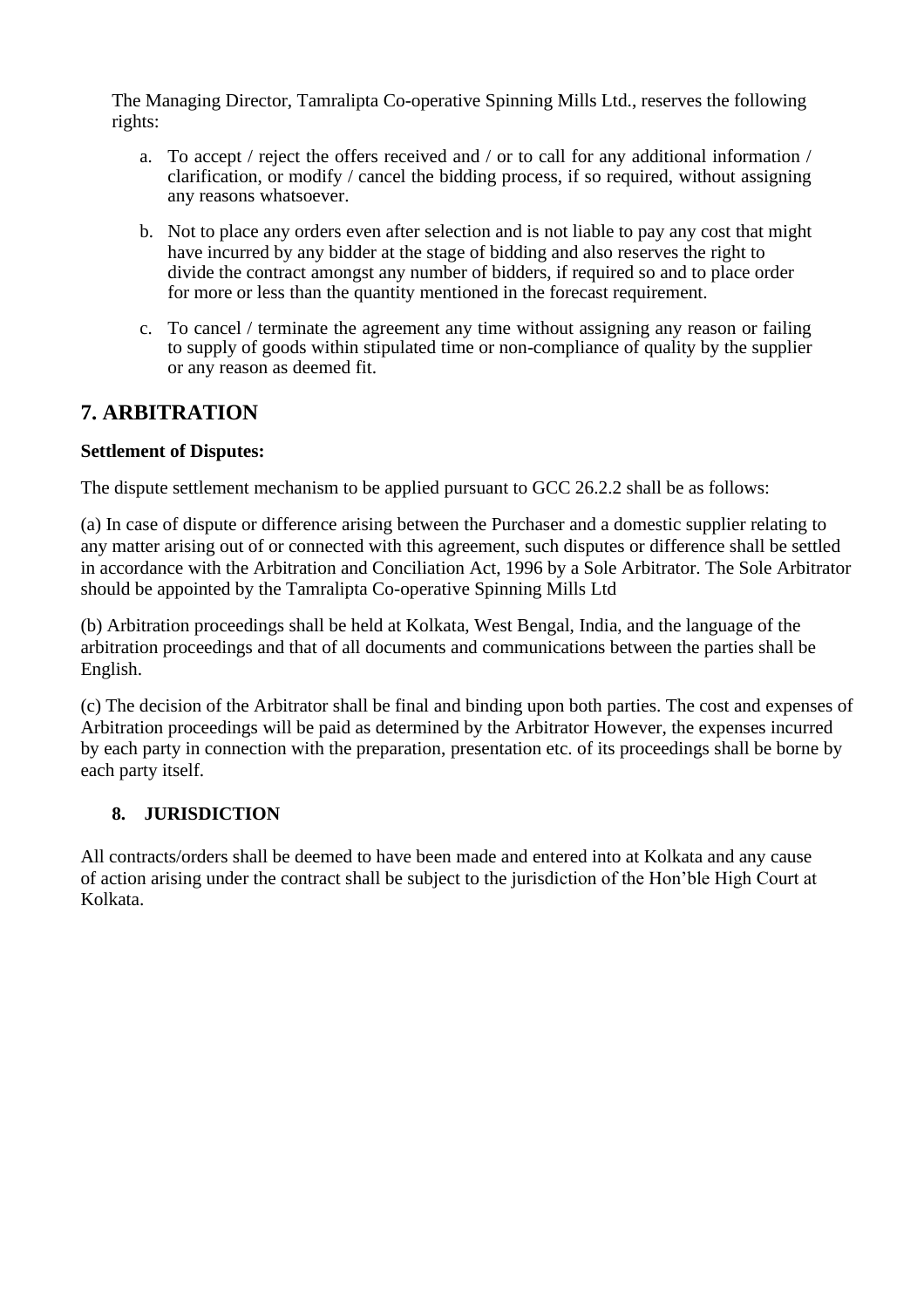**UNDERTAKING:** Should be submitted in a non-judicial stamp paper of Rs. 50/- and notarized

. FOR NOT BARRED/DELISTED/BLACK LISTED

Tender Reference No. Date To Managing Director Tamralipta Co-operative Spinning Mills Ltd., Kamalalaya Centre 4<sup>th</sup>Floor, Room No. 403 156A, Lenin Sarani, Kolkata – 700 013

I /We M/S ,

(Address)

do hereby submit undertakings:

- 1. That we have not been Barred / Delisted / Blacklisted by Union or State Governments/ Any Government Undertakings of this Country during last five years for supply of the materials included in the Tender as referred above.
- 2. Thatweshallberesponsibleifanyfalsificationisfoundinthisstatement during course of the supply by us, related to this Tender and the Purchaser will have the right to withdraw the supply Order and /or cancel the agreement of the said materials.
- 3. That we shall intimate immediately if we are Barred / Delisted / Blacklisted within the period of supply of the said materials and the Purchaser will have the right to withdraw the supply order and /or cancel the Agreements.

Authorized Signatory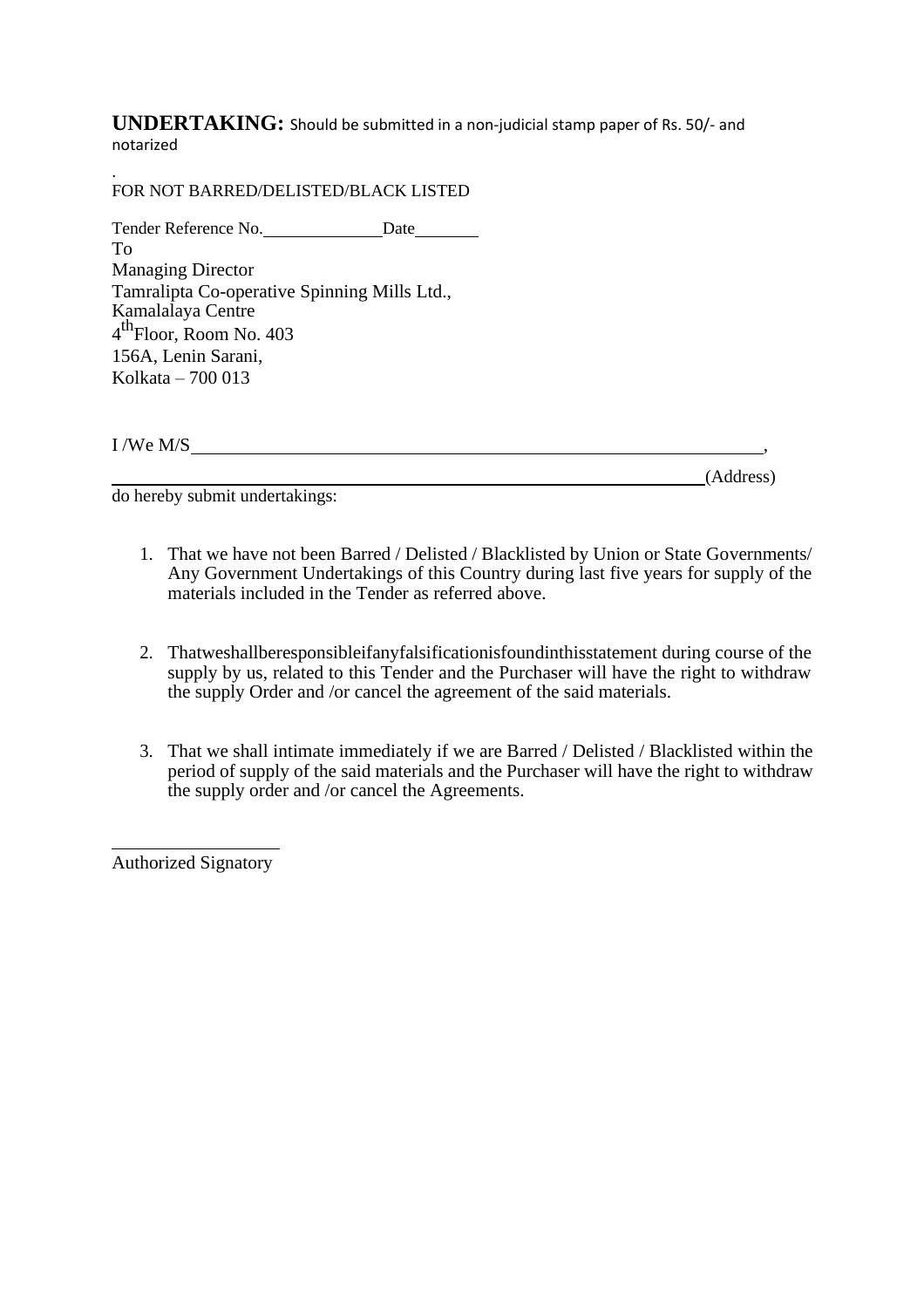#### **Form -1: Submission Form for enlistment (To be furnished in the Company's Official Letter Head Pad with full Address with Contact No., Telephone No., FAX No., e-mail address, Website etc.)**

To

Managing Director Tamralipta Co-operative Spinning Mills Ltd., Kamalalaya Centre, 4<sup>th</sup>Floor, Room No. 403, 156A, Lenin Sarani, Kolkata – 700 013

#### **Sub: Supply of various items of Stores and Spares**.

#### **Ref: Dated:**

Dear Sir:

- 1. With reference to your Bidding document, I am / we are submitting our Proposal, which includes all necessary certificates and documents for enlistment in supplying the items as per your specification, terms and conditions.
- 2. Should I/We be enlisted, I / We hereby agree to abide by and fulfill all the terms and conditions laid down in the Bidding document and as per the details therein and if found in default thereof to forfeit and pay Managing Director, Tamralipta Co-operative Spinning Mills Ltd., the penalties / sums / or of money that may be imposed, the security money deposited herewith or from other money deposited by me / us or from the bills that will be payable to me / us for the supplies to be made.
- 3. I / We also agree that the decision of Managing Director, Tamralipta Co-operative Spinning Mills Ltd., in all matters in respect of this enlistment will be final and binding on me / us subject to the modifications resulting from Contract negotiations.
- 4. I / We also agree to execute on being called upon to enter into a formal agreement embodying the terms and conditions contained herein and / or on usual terms and conditions and on default on my / our doing so, the Security Money deposited by me/ us will liable to be forfeited.
- 5. I / We hereby declare that all the information and statements made in this bid are true and that any misinterpretation contained in it may lead to our disqualification.
- 6. We understand you are not bound to accept any bid you receive.

Yours sincerely,

| Authorized Signature [In full]: |  |
|---------------------------------|--|
| Name and Title of Signatory:    |  |
| Name of Firm:                   |  |
| Address:                        |  |
|                                 |  |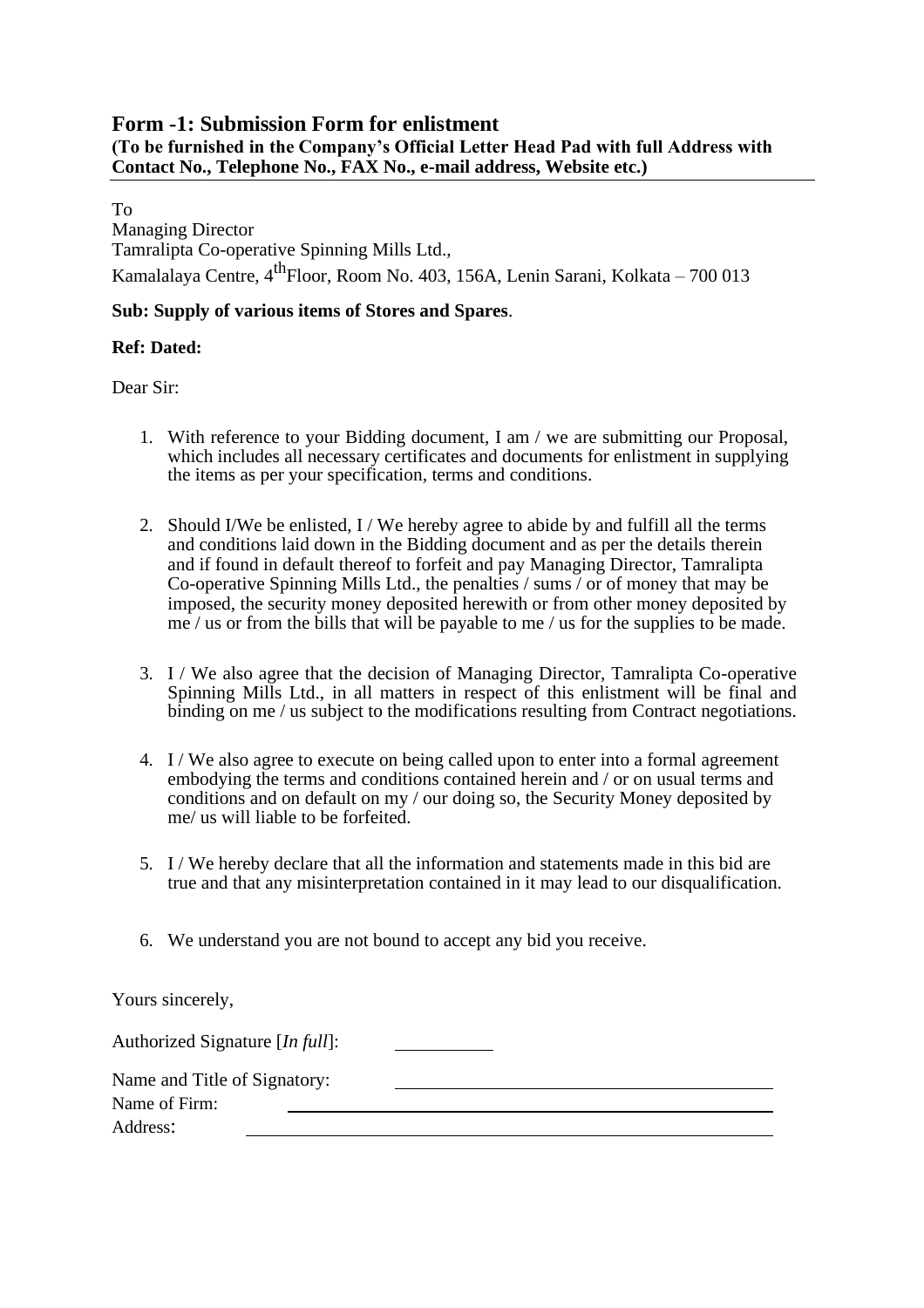|  |  | <b>Form -2: Information Form</b> |  |
|--|--|----------------------------------|--|
|--|--|----------------------------------|--|

| $\overline{\text{SL}}$<br>No. | <b>Item</b>                       | <b>Description</b>                                                                |
|-------------------------------|-----------------------------------|-----------------------------------------------------------------------------------|
|                               |                                   |                                                                                   |
|                               |                                   | Attach scanned copy of relevant                                                   |
| 1                             | <b>Name of the Bidder</b>         | certificate of incorporation / registration in                                    |
|                               |                                   | <b>Non-Statutory Cover</b>                                                        |
|                               | <b>Address of the Bidder</b>      |                                                                                   |
|                               |                                   |                                                                                   |
|                               | (i) Head Office                   |                                                                                   |
|                               |                                   |                                                                                   |
| $\overline{2}$                |                                   |                                                                                   |
|                               | (ii) Branch office, if any        |                                                                                   |
|                               |                                   |                                                                                   |
|                               |                                   |                                                                                   |
|                               |                                   |                                                                                   |
| $\overline{3}$                | <b>E-mail address</b>             |                                                                                   |
| 4                             | Telephone Number(s)               |                                                                                   |
| 5                             | <b>Fax No</b>                     |                                                                                   |
|                               | <b>Trade License</b>              | Attach scanned copy of valid Trade                                                |
| 6                             |                                   | License, SSI/MSME Certificate                                                     |
|                               |                                   | Attach scanned copy of P. Tax                                                     |
| 7                             | <b>P. Tax Registration</b>        | Registration and deposit receipt challan                                          |
|                               |                                   | for the year $2020-21$                                                            |
|                               |                                   | Attach scanned copy of PAN                                                        |
| 8                             | <b>Permanent Account No (PAN)</b> |                                                                                   |
|                               |                                   | Attach scanned copy of Income Tax                                                 |
| 9                             | <b>Income Tax</b>                 | returns for last 3 financial years (till 2020-                                    |
|                               |                                   | 21)                                                                               |
|                               | 10 GST Registration Certificate & | Attach scanned copy of GST Registration<br>and GST return submitted (Form 3B) for |
|                               | <b>Form 3B</b>                    | last 3(Three) Qtr                                                                 |
|                               |                                   |                                                                                   |
|                               |                                   | Attach scanned copy of Audit report from                                          |
|                               | 11 Financial Strength             | CA for last 3 financial years (till 2020-21)                                      |
|                               |                                   |                                                                                   |

Signature and seal of the Bidder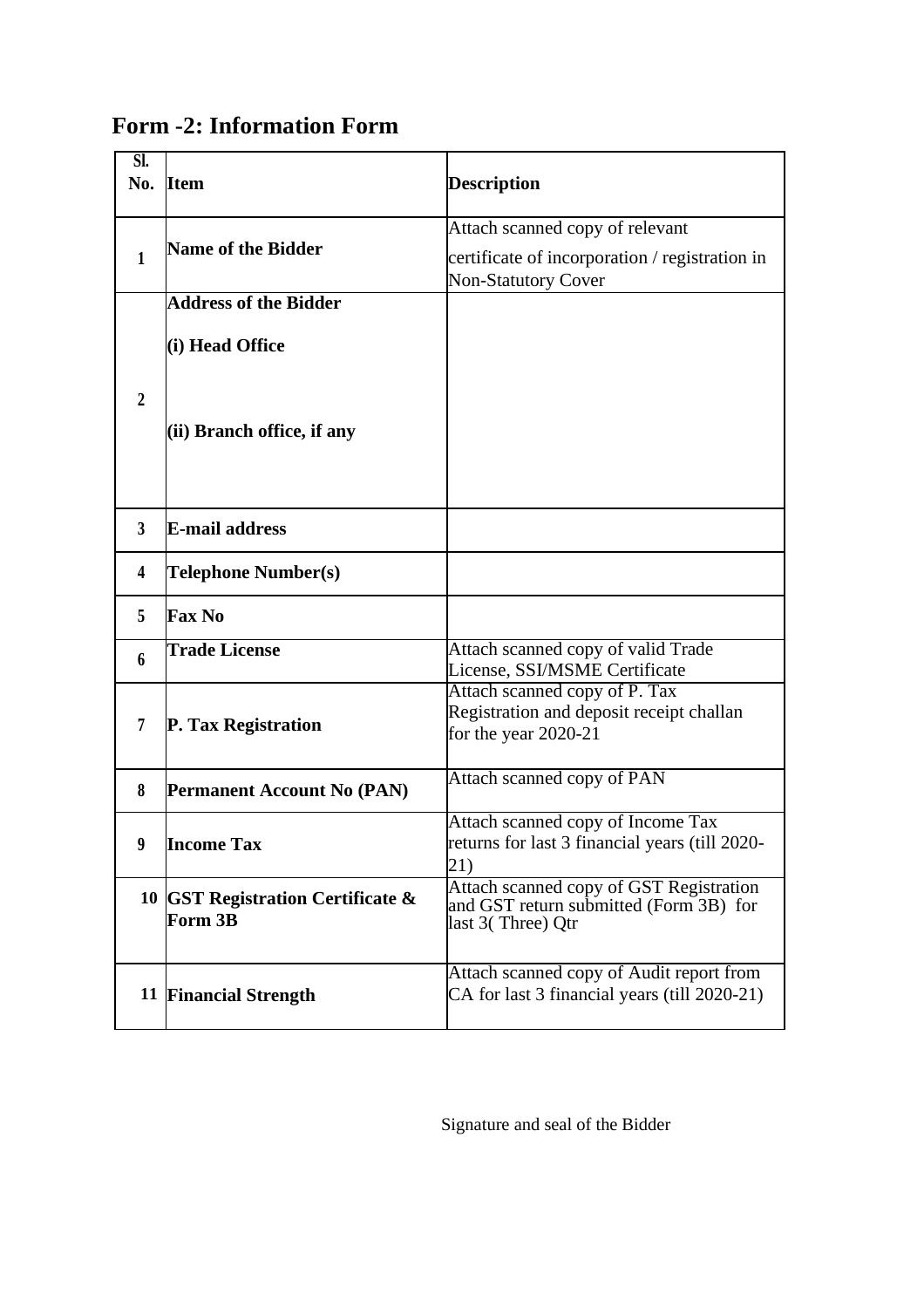## **Form -3: PERFORMANCE STATEMENT (FOR A PERIOD OF LAST FIVE YEARS)**

Name of the Bidder:

| Order                                                                                      | Order No. | Description of Value of<br>goods |       | Date of completion of                               |        | Remarks, if |
|--------------------------------------------------------------------------------------------|-----------|----------------------------------|-------|-----------------------------------------------------|--------|-------------|
| placed by<br>(full address<br>$\mathrm{of}$<br>Purchaser)<br>with e-mail id<br>& Phone nos | and Date* | $\alpha$<br>quantity<br>of order | order | delivery<br>As per<br>contract /<br>Supply<br>order | Actual | any         |
|                                                                                            |           |                                  |       |                                                     |        |             |
|                                                                                            |           |                                  |       |                                                     |        |             |
|                                                                                            |           |                                  |       |                                                     |        |             |
|                                                                                            |           |                                  |       |                                                     |        |             |
|                                                                                            |           |                                  |       |                                                     |        |             |
|                                                                                            |           |                                  |       |                                                     |        |             |
|                                                                                            |           |                                  |       |                                                     |        |             |

Note: For more information extra sheet to be added.

\*The bidder may be required to produce copy of Purchase Order and / or Payment Certificate, if required afterwards.

Signature and seal of the Bidder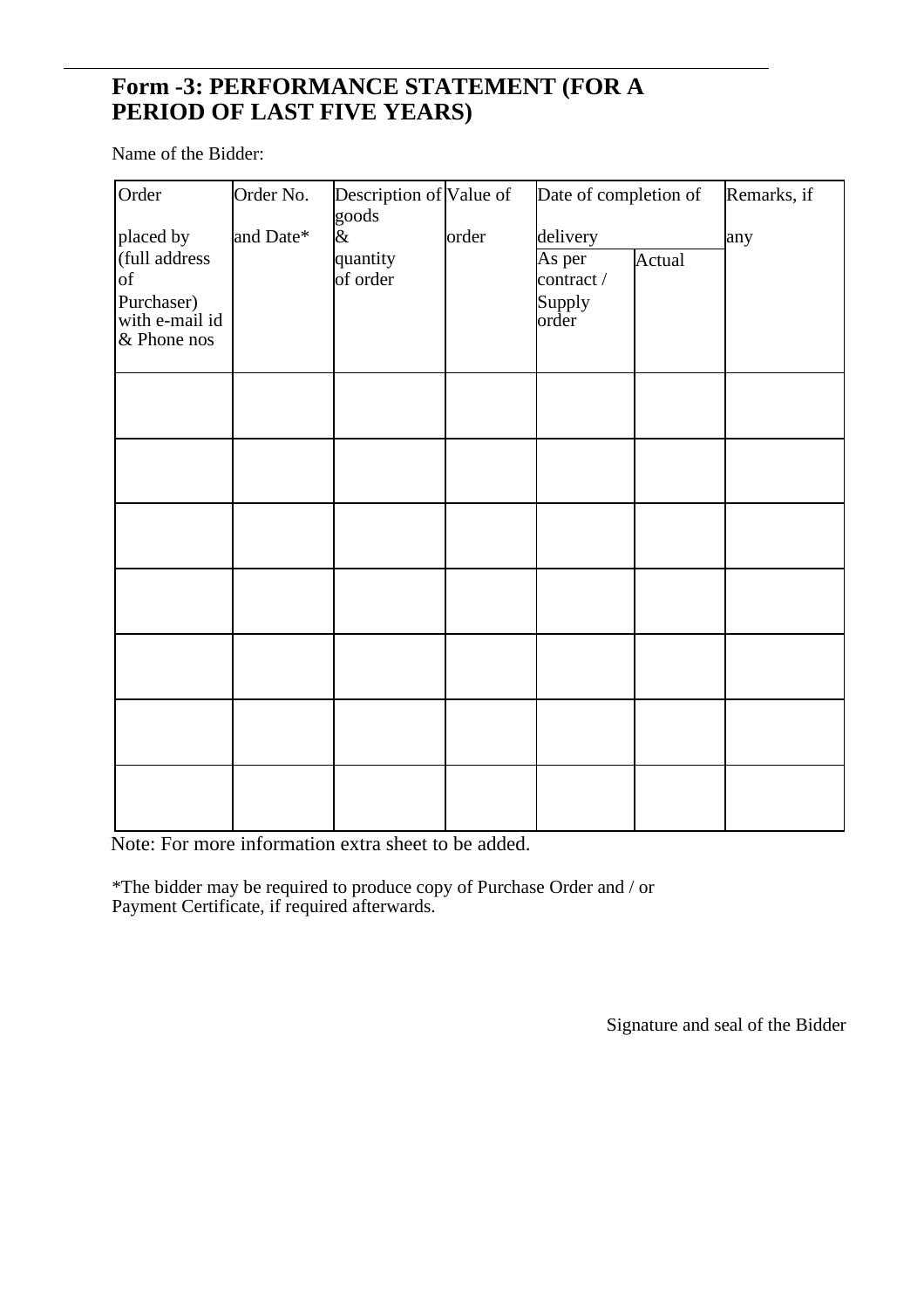#### **LIST OF ITEMS:**

| <b>SI</b>               |                                                                                                                                                                                                                                                                            |                                                                                                                                                                                                             | <b>Quantity to</b>                 |
|-------------------------|----------------------------------------------------------------------------------------------------------------------------------------------------------------------------------------------------------------------------------------------------------------------------|-------------------------------------------------------------------------------------------------------------------------------------------------------------------------------------------------------------|------------------------------------|
| N <sub>0</sub>          | <b>Items</b>                                                                                                                                                                                                                                                               | <b>Make</b>                                                                                                                                                                                                 | be purchased                       |
| $\mathbf{1}$            | Eletrical spares, Power Contactor,<br>MCCB, MPCB, Cables, Inverters and<br>equivalent products                                                                                                                                                                             | L&T, Havels, English electrical,<br>Siemens, Telemac, Bushman,<br>Philips, Everady, Polycab,<br>Finolex, Dowells, Bajaj, Rexnord,<br><b>Sunon, Power event, Danfoss or</b><br>from any reputed manufacturer | <b>According to</b><br>requirement |
| $\overline{2}$          | Different types of Ball bearings, Roller<br>bearings, Thrust bearings, Needle<br>bearings, Taper roller bearings and<br>equivalent products.                                                                                                                               | SKF, FAG, TATA, KCI, NRB or<br>from any reputed manufacturer                                                                                                                                                | <b>According to</b><br>requirement |
| $\mathbf{3}$            | Different types of Oil & Lubricants<br>(other than Hindustan Petroleum,<br><b>Indian Oil, Bharat Petroleum products)</b>                                                                                                                                                   | Castrol, OKS, Kluber or from<br>any reputed manufacturer                                                                                                                                                    | <b>According to</b><br>requirement |
| $\overline{\mathbf{4}}$ | Different types of Chemicals, Tints,<br>colours and finishing agents                                                                                                                                                                                                       | Crystal chemical, Resil, Crytex,<br>or from any reputed<br>manufacturers                                                                                                                                    | <b>According to</b><br>requirement |
| 5                       | Different types of V- Belts, Timing belts,<br>Synthetic flat belts, Nylon sandwich<br>belts, Synthetic Spindle tapes                                                                                                                                                       | Fenner, PIX, Bando , Chironio,<br>Franstek, Iakoka, Sagotheren,<br>Simta or from any reputed<br>manufacturers                                                                                               | <b>According to</b><br>requirement |
| 6                       | Different types of Wire ropes, Chains                                                                                                                                                                                                                                      | <b>From any reputed</b><br>manufacturers                                                                                                                                                                    | <b>According to</b><br>requirement |
| $\overline{7}$          | Different types of Gears, Wheels, Pulleys,<br><b>Studs, Shafts, Bushes made out of</b><br>CI, MS, EN-9, EN-19, Gun metal,<br>Phosphor Bronze metals, Fibre gears,<br>Nylon gears and hard chrome finish as<br>required on any above item. Polymer<br>wheels, Castor wheels | From any reputed<br>manufacturers or SSI & MSME<br><b>Units</b>                                                                                                                                             | <b>According to</b><br>requirement |
| 8                       | Different types of precision machine<br>components for Savio autoconer, Saurer<br>Ring frame, LMW m/cs, Trutzschler-<br>Trumac m/cs, Ritex, RJK, Bradco,<br>P.Rajunaidu, Volka.                                                                                            | From manufacturers/m/c<br>suppliers or from reputed<br>manufacturing factories/<br>agencies in India                                                                                                        | <b>According to</b><br>requirement |
| 9                       | Different types of wooden items                                                                                                                                                                                                                                            | From any reputed<br>manufacturers or SSI & MSME<br><b>Units</b>                                                                                                                                             | <b>According to</b><br>requirement |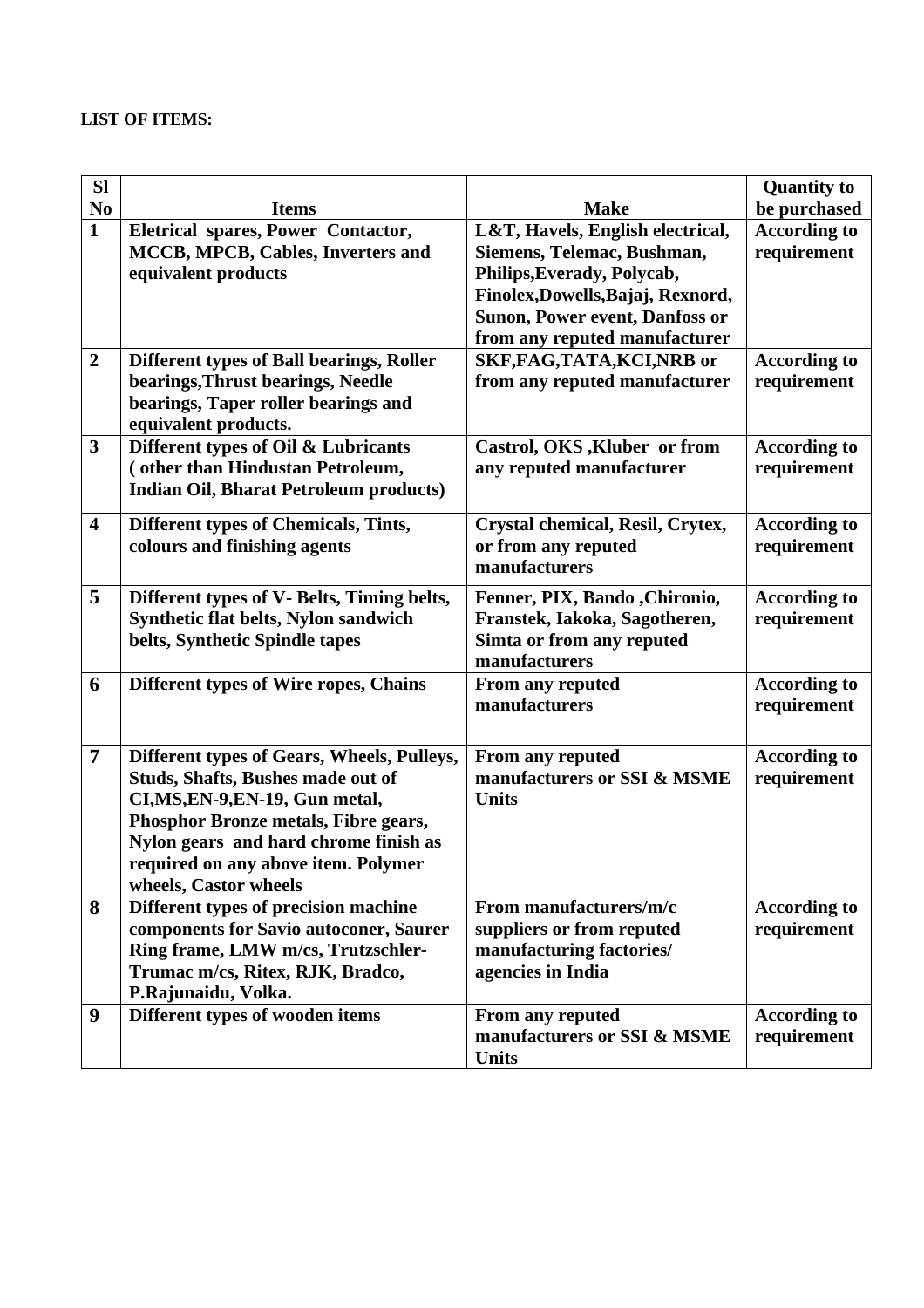| <b>SI</b>              |                                                                                     |                                  | <b>Quantity</b> to be              |
|------------------------|-------------------------------------------------------------------------------------|----------------------------------|------------------------------------|
| $\mathbf{n}\mathbf{o}$ | <b>Items</b>                                                                        | <b>Make</b>                      | purchased                          |
| 10                     | Different types of PC, PP, Nylon items                                              | Moksha, Ideal,                   | <b>According to</b>                |
|                        | (Bobbins, Tubes, Fluf protectors, Card                                              | National, Rimtex, Jumac,         | requirement                        |
|                        | cans & Draw frame cans, Baskets,                                                    | <b>Alken</b>                     |                                    |
|                        | Crates, Ropes, M/c components and                                                   |                                  |                                    |
|                        | equivalent products)                                                                |                                  |                                    |
| 11                     | Different types of Nylon and Hair                                                   | From any reputed                 | <b>According to</b>                |
|                        | Brushes, Brooms, Leaf brooms,<br><b>Bamboo sticks</b>                               | manufacturer or SSI &            | requirement                        |
| 12                     |                                                                                     | <b>MSME Units</b>                |                                    |
|                        | <b>Different types of Papers for Computer</b><br>printer, Cartages and any Computer | From any reputed<br>manufacturer | <b>According to</b><br>requirement |
|                        | hard disc component.                                                                |                                  |                                    |
|                        |                                                                                     |                                  |                                    |
|                        | Plain paper, writing pads, Duplicate &                                              |                                  |                                    |
|                        | <b>Triplicate books, Registers, Bundle</b>                                          |                                  |                                    |
|                        | labels, Cone slips, Stickers and all                                                |                                  |                                    |
|                        | stationery items.                                                                   |                                  |                                    |
|                        |                                                                                     |                                  |                                    |
|                        | Paper cartoon and paper boards of                                                   |                                  |                                    |
|                        | different sizes                                                                     |                                  |                                    |
| 13                     | <b>Cots and Aprons, Clearer tubes, False</b>                                        | Precitex, Accotex,               | <b>According to</b>                |
|                        | twister, Flyers, Flyer legs                                                         | <b>Supertex, ATE, LMW</b>        | requirement                        |
| 14                     | Canvas cloths, Clearer cloths for                                                   | From any reputed                 | <b>According to</b>                |
|                        | wooden clearer rollers, Revolving                                                   | manufacturer or SSI &            | requirement                        |
|                        | clearer cloths, Nylon nets, MS nets,                                                | <b>MSME Units</b>                |                                    |
|                        | <b>Brush nets,</b>                                                                  |                                  |                                    |
| 15                     | New paper cone                                                                      | From any reputed                 | <b>According to</b>                |
|                        | Once used paper cone                                                                | manufacturer or SSI &            | requirement                        |
|                        | <b>Cone protectors</b>                                                              | <b>MSME Units</b>                |                                    |
|                        |                                                                                     |                                  |                                    |
| <b>16</b>              | Different types of packing materials :                                              | From any reputed                 | <b>According to</b>                |
|                        | HDPE woven sack sheet(printed)                                                      | manufacturer or SSI &            | requirement                        |
|                        | <b>HDPE Rope</b>                                                                    | <b>MSME Units</b>                |                                    |
|                        | HDPE Bundle packet & cone packet                                                    |                                  |                                    |
|                        | (printed)                                                                           |                                  |                                    |
|                        | Cotton tie yarn                                                                     |                                  |                                    |

**N.B: The Mills may procure any make according to their suitability and preference on the basis of previous performances.**

**Bid document is also available on payment of Rs.200.00 (two hundred only) through online, on below given bank account upto12.00 P.M. of 26.04.2022:** TAMRALIPTA CO-OPERATIVE SPINNING MILLS LIMITED a/c No. – 911020068062368